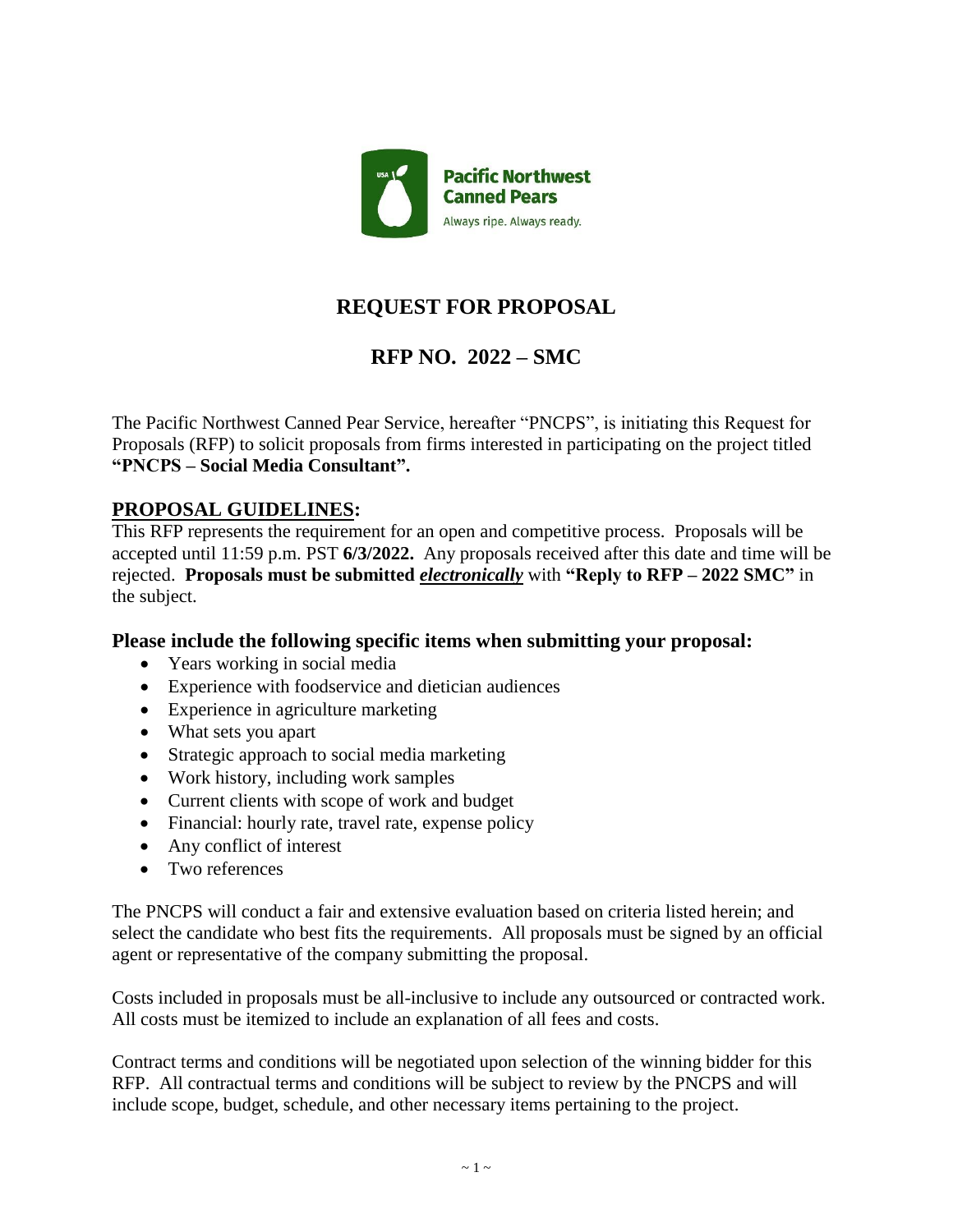# **RFP PROJECT COORDINATOR:**

The RFP Coordinator is the sole point of contact at the PNCPS for this procurement. All communication between the bidder and the PNCPS upon release of this RFP shall be with the RFP Coordinator, as follows:

| Name                   | Susan Renke                                              |
|------------------------|----------------------------------------------------------|
| E-mail Address         | susan@eataannedpears.com                                 |
| <b>Mailing Address</b> | 105 S. 18 <sup>th</sup> St., Suite 205, Yakima, WA 98901 |
| Phone                  | $(707)$ 346-5056<br>**no phone calls please**            |

# **PROJECT PURPOSE AND DESCRIPTION:**

The purpose of the project is as follows:

PNCPS seeks a Social Media Consultant/Agency to support the PNCPS marketing program and work closely with the Promotion Director.

# **TARGET AUDIENCE AND OBJECTIVE:**

The primary target audience: foodservice operators in K-12 schools, healthcare, college/university, military, and contract management companies, and registered dieticians working in these segments.

Our marketing program objective is to raise awareness and create demand for Pacific Northwest canned pears in targeted foodservice segments.

# **PROJECT SCOPE:**

The social media consultant or agency will:

- Provide strategic counsel which furthers PNCPS marketing objectives
- Provide monthly top-level reports on engagement, follower growth, advertising, and opportunities across all channels
- Submit monthly social media plan for approval
- Provide monthly social media activity report
- Provide content and manage daily responsibility of the PNCPS social media channels Facebook, Twitter, Pinterest, and Instagram – that reach target audiences
- Monitor page mentions for any brand reputation issues
- Maintain and update (as needed) content on social media channels
- Collaborate with PNCPS foodservice consultant and design agency, as needed
- Provide support to increase social media activity for key tradeshows and events

### **BUDGET:**

Approximately \$25,000 in fees, plus expenses.

# **EVALUATION:**

### **Procedure**

Responsive proposals will be evaluated strictly in accordance with the requirements stated in this solicitation and any addenda issued. The evaluation of proposals shall be accomplished by an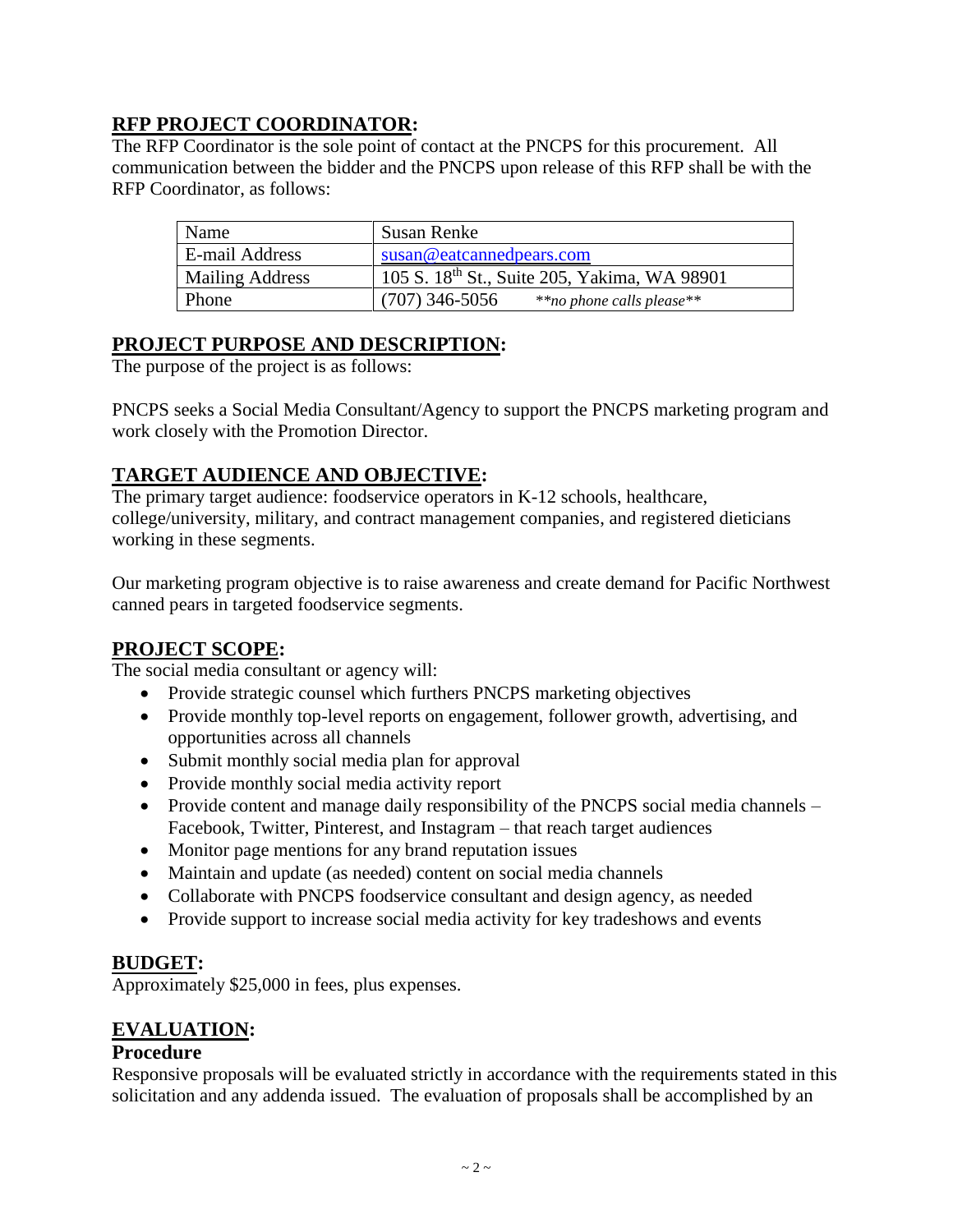evaluation team(s), to be designated by the PNCPS, which will determine the ranking of the proposals.

## **Weighting and Scoring**

The following weighting and points will be assigned to the proposal for evaluation purposes:

- 1. Experience with foodservice target audiences, registered dieticians, and agriculture marketing 30 Points
- 2. Proven success working with small budgets 30 Points

### **COMPLAINT PROCESS Prior to RFP Response Deadline:**

A vendor may submit a complaint to the PNCPS at any time prior to five (5) business days before the proposal response deadline. The complaint must meet the following requirements:

- 1. The complaint must be in writing;
- 2. The complaint must be sent to the RFP Coordinator;
- 3. The complaint must clearly articulate the basis for the complaint; and,
- 4. The complaint should include a proposed remedy.

A vendor may submit a complaint regarding this RFP to PNCPS based on any of the following:

- 1. The solicitation unnecessarily restricts competition;
- 2. The solicitation evaluation or scoring process is unfair; or,
- 3. The solicitation requirements are inadequate or insufficient to prepare a response.

The RFP Coordinator will respond to the complaint in writing before the bid response deadline. The response to the complaint and any changes to the solicitation will be sent to vendor. The complaint may not be raised again during the protest period. PNCPS's action or inaction in response to the complaint will be final. There will be no appeal process.

### **DEBRIEFING / PROTEST PROCESS After Announcement:**

### **Debriefing**

After the announcement of an Apparent Successful Bidder (ASB), a debriefing may be requested by a bidder by submitting in writing to the PNCPS RFP Coordinator within three (3) business days of announcement. The RFP Coordinator will acknowledge receipt of a debriefing request and then provide a written response to the debriefing request within three (3) business days.

### **Protest**

If the bidder is not satisfied with the debriefing response, within three (3) business days they may submit a protest to the PNCPS, but only if they have followed the debriefing process above. The protest must meet the following requirements:

- 1. The protest must be in writing;
- 2. The protest must be sent to the RFP Coordinator; and,
- 3. The protest must clearly articulate the basis for the protest.

The PNCPS RFP Coordinator will acknowledge receipt of the protest in writing and provide the protest to a neutral party "Protest Officer" (PT) who had no involvement in the evaluation and award process. The PT will review the protest and issue a written response no more than (10) business days after receipt of the protest, unless additional time is needed. Protesting bidder will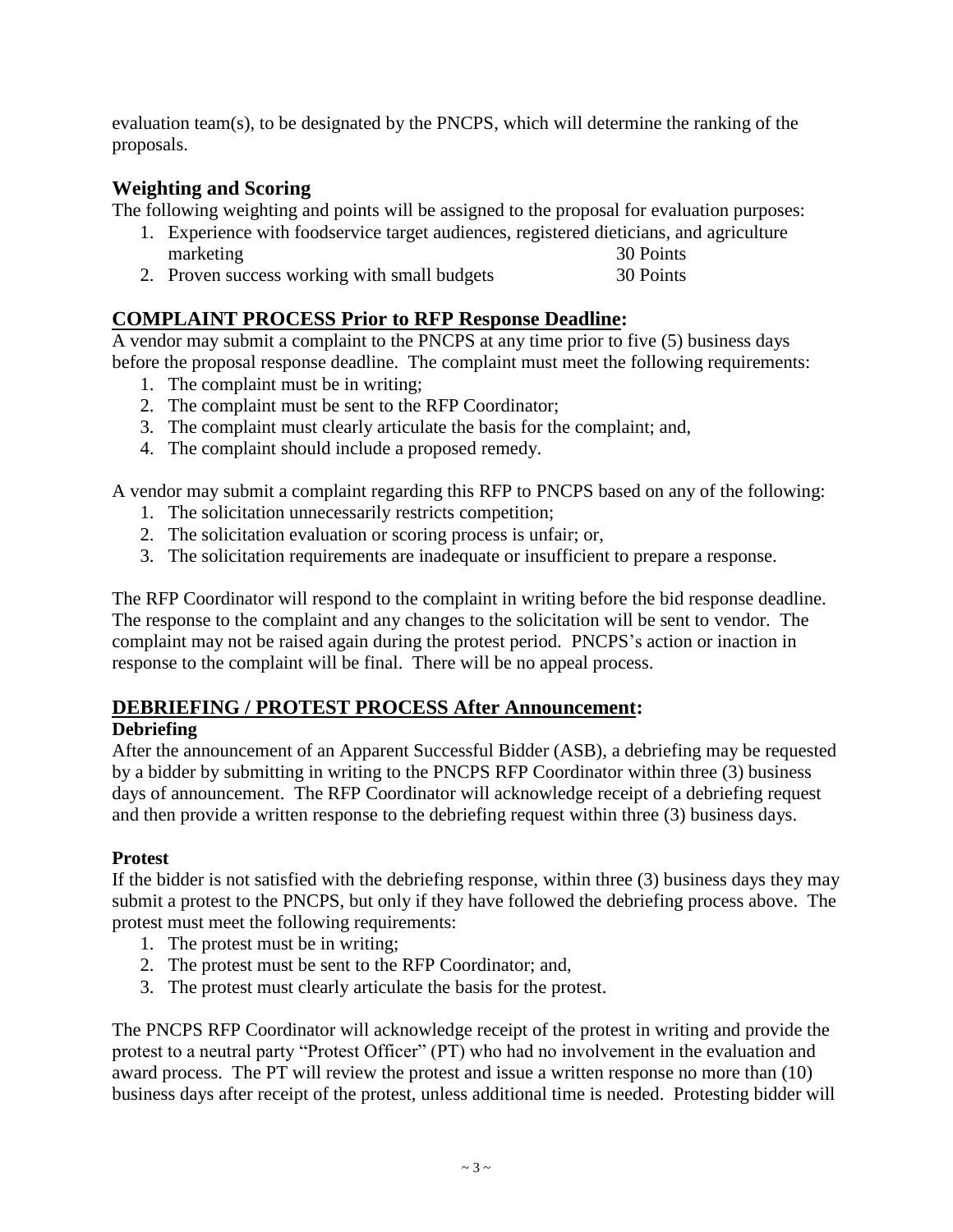be notified in writing if PT requires additional time. The PT's decision may include, but is not limited to, PNCPS canceling the procurement, PNCPS standing by its ASB decision, etc. The PT's decision is final, and no appeal process will be offered.

### **Withdrawal of ASB**

After the announcement of an Apparent Successful Bidder (ASB) and the debriefing and/or protest periods above expire, in the event the PNCPS determines for any reason, with good cause, the ASB should not be awarded the contract (e.g. inadequate references, work product, qualifications, etc.), the PNCPS may withdraw their initial award and reissue the award to a new bidder provided the second choice has the qualifications necessary to complete the scope of work set out in the proposed contract. The original ASB and all potential bidders will be notified. The PNCPS's decision will be final and there will be no appeal process.

# **TIMELINE:**

### **Request for Proposal Timeline**

- All proposals in response to the RFP are due not later than 11:59 p.m. PST **6/3/22.**
- Evaluations of proposals will be conducted from **6/3/22** to **6/17/22.**
- If additional information or discussions are needed with any bidders during this evaluation period, the bidder(s) will be notified.
- An Apparent Successful Bidder will be chosen no later than **6/17/22.** If no protest is received or change is made, the ASB decision will be considered final after four (4) business days.
- Upon notification, the contract negotiation with the winning bidder will begin immediately.
- Notification to bidders who were not selected will be completed by **6/23/22.**

### **Project Timeline**

Estimated project start date is **7/01/22.** Estimated project completion date is **6/30/23**, to coincide with the PNCPS fiscal year.

# **SPECIAL NOTES:**

*NO phone calls* ... please email all questions to RFP Project Coordinator above.

*NO* confidential information should be shared. Any and all materials submitted in response to this RFP may be requested through a public records request.

### **About Pacific Northwest Canned Pears Service**

In 1954, Bartlett pear growers and processors in Oregon, Washington, and California created the Pacific Coast Canned Pear Service for the purpose of promoting market development for the consumption of canned Bartlett pears in the U.S. The commitment to fund marketing programs continued and, in 1996, the Pacific Northwest Canned Pear Service (PNCPS) was formed to promote Bartlett pears grown and processed in Oregon and Washington.

After generations of nurturing their orchards, today more than 1,400 family farms across Washington and Oregon provide pears to local processors and fund the PNCPS marketing programs.